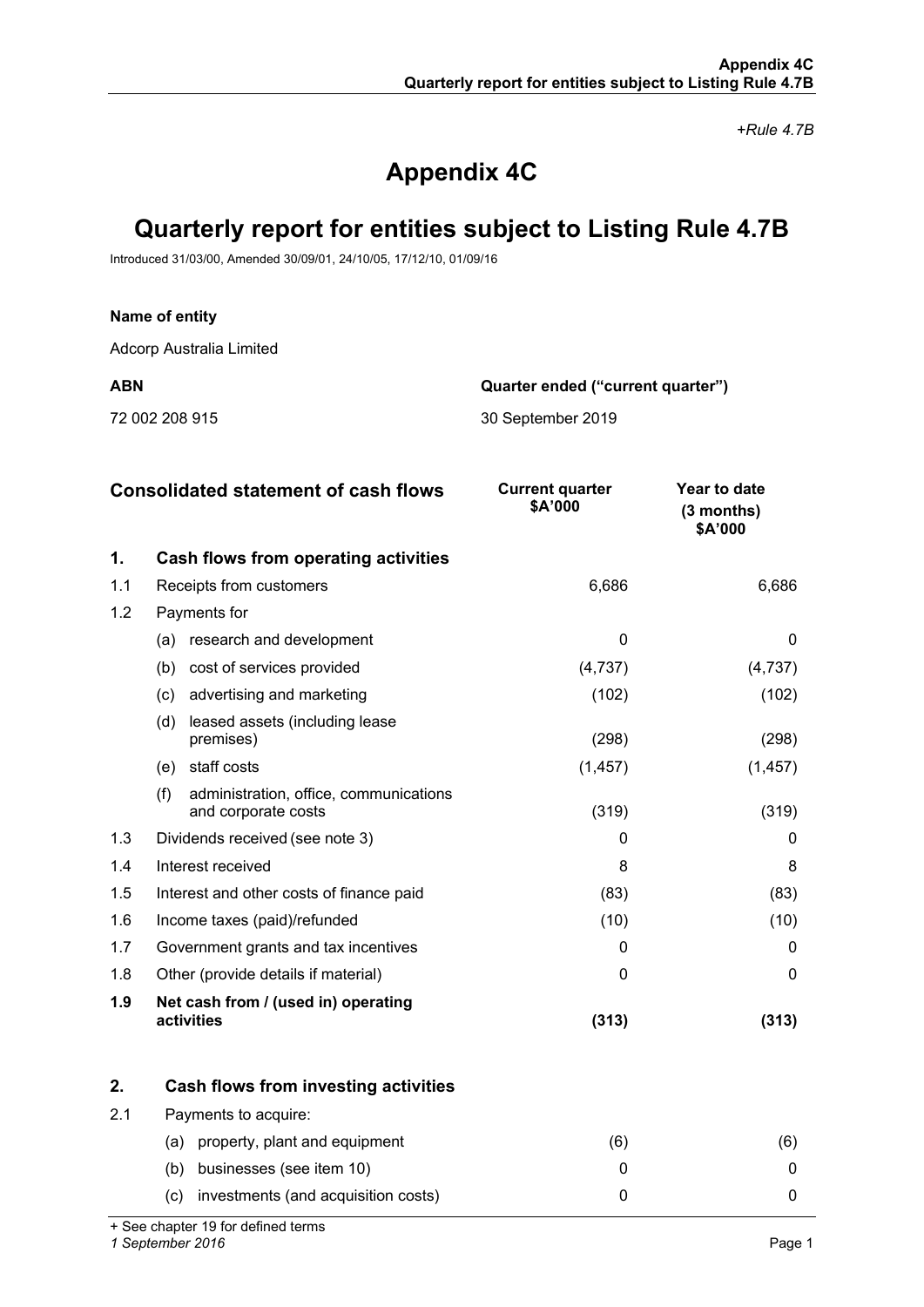|     | <b>Consolidated statement of cash flows</b>                           | <b>Current quarter</b><br>\$A'000 | Year to date<br>$(3$ months)<br>\$A'000 |
|-----|-----------------------------------------------------------------------|-----------------------------------|-----------------------------------------|
|     | (d)<br>intellectual property                                          | 0                                 | 0                                       |
|     | (e)<br>other non-current assets (including<br>software & intangibles) | $\Omega$                          | 0                                       |
| 2.2 | Proceeds from disposal of:                                            |                                   |                                         |
|     | property, plant and equipment<br>(a)                                  | $\Omega$                          | 0                                       |
|     | businesses (see item 10)<br>(b)                                       | $\Omega$                          | 0                                       |
|     | investments<br>(c)                                                    | 0                                 | 0                                       |
|     | (d)<br>intellectual property                                          | $\Omega$                          | O                                       |
|     | other non-current assets (including<br>(e)<br>software & intangibles) | $\Omega$                          | O                                       |
| 2.3 | Cash flows from loans to other entities                               | O                                 |                                         |
| 2.4 | Dividends received (see note 3)                                       | 0                                 | O                                       |
| 2.5 | Other (provide details if material)                                   |                                   |                                         |
|     | (Payment)/Refunds for security<br>(a)<br>deposits                     | $\Omega$                          | 0                                       |
| 2.6 | Net cash from / (used in) investing<br>activities                     | (6)                               | (6)                                     |

| 3.   | Cash flows from financing activities                                           |          |          |
|------|--------------------------------------------------------------------------------|----------|----------|
| 3.1  | Proceeds from issues of shares                                                 | 0        | 0        |
| 3.2  | Proceeds from issue of convertible notes                                       | 0        | $\Omega$ |
| 3.3  | Proceeds from exercise of share options                                        | $\Omega$ | 0        |
| 3.4  | Transaction costs related to issues of<br>shares, convertible notes or options | 0        | 0        |
| 3.5  | Proceeds from borrowings                                                       | 0        | 0        |
| 3.6  | Repayment of borrowings                                                        | (25)     | (25)     |
| 3.7  | Transaction costs related to loans and<br>borrowings                           | 0        | 0        |
| 3.8  | Dividends paid                                                                 | 0        | 0        |
| 3.9  | Other (provide details if material)                                            |          |          |
|      | Payments for invoice financing<br>(a)                                          | (3,286)  | (3,286)  |
|      | Proceeds from invoice financing<br>(b)                                         | 3,490    | 3,490    |
| 3.10 | Net cash from / (used in) financing<br>activities                              | 178      | 178      |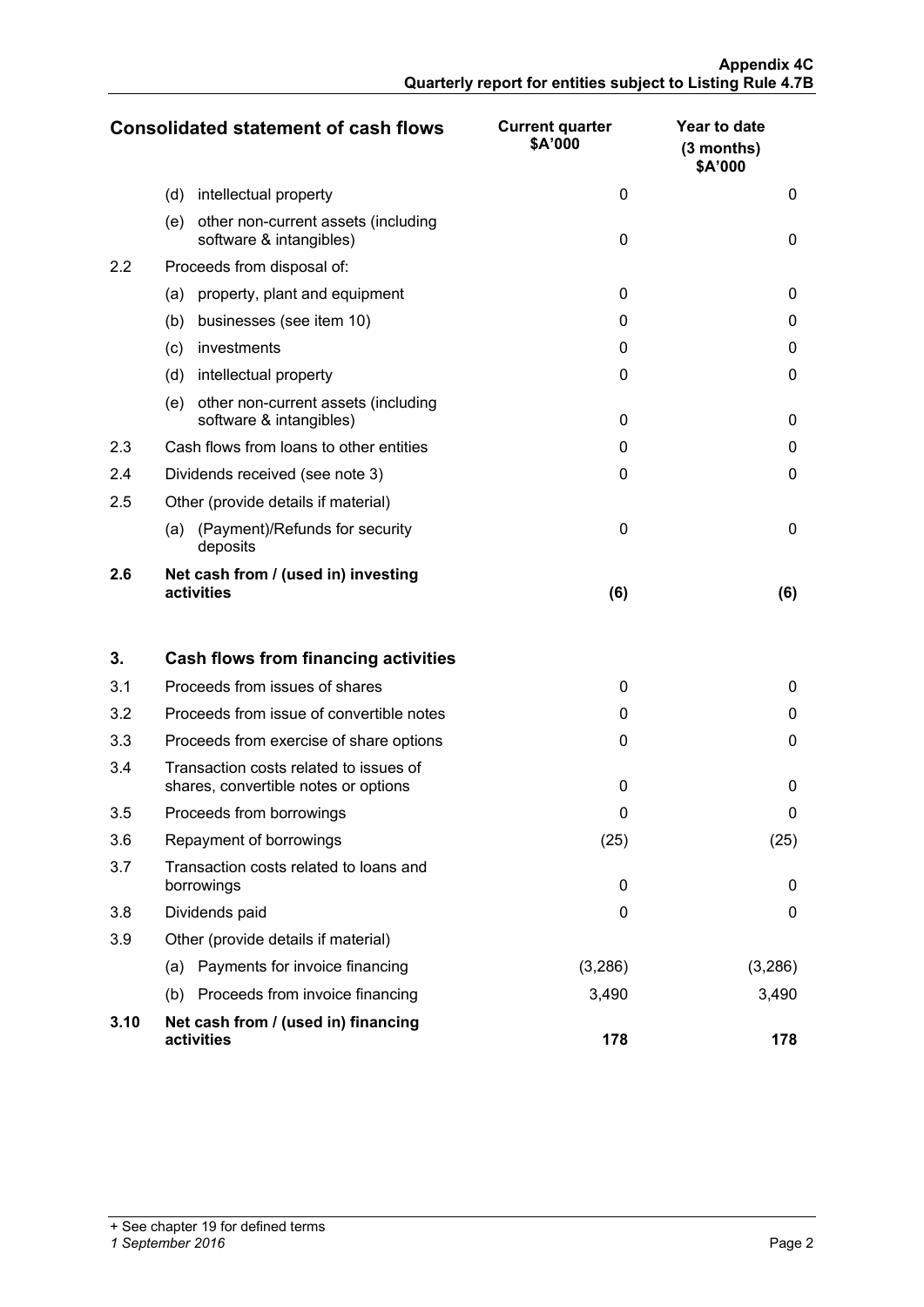| <b>Consolidated statement of cash flows</b> |                                                                          | <b>Current quarter</b><br>\$A'000 | Year to date<br>(3 months)<br>\$A'000 |
|---------------------------------------------|--------------------------------------------------------------------------|-----------------------------------|---------------------------------------|
| 4.                                          | Net increase / (decrease) in cash and<br>cash equivalents for the period |                                   |                                       |
| 4.1                                         | Cash and cash equivalents at beginning of<br>quarter/year to date        | 1,207                             | 1,207                                 |
| 4.2                                         | Net cash from / (used in) operating<br>activities (item 1.9 above)       | (313)                             | (313)                                 |
| 4.3                                         | Net cash from / (used in) investing activities<br>(item 2.6 above)       | (6)                               | (6)                                   |
| 4.4                                         | Net cash from / (used in) financing activities<br>(item 3.10 above)      | 178                               | 178                                   |
| 4.5                                         | Effect of movement in exchange rates on<br>cash held                     | $\Omega$                          | $\mathbf{0}$                          |
| 4.6                                         | Cash and cash equivalents at end of<br>quarter                           | 1,067                             | 1,067                                 |

| 5.  | Reconciliation of cash and cash<br>equivalents<br>at the end of the quarter (as shown in the<br>consolidated statement of cash flows) to the<br>related items in the accounts | <b>Current quarter</b><br>\$A'000 | <b>Previous quarter</b><br>\$A'000 |
|-----|-------------------------------------------------------------------------------------------------------------------------------------------------------------------------------|-----------------------------------|------------------------------------|
| 5.1 | <b>Bank balances</b>                                                                                                                                                          | 697                               | 834                                |
| 5.2 | Call deposits                                                                                                                                                                 |                                   |                                    |
| 5.3 | <b>Bank overdrafts</b>                                                                                                                                                        |                                   |                                    |
| 5.4 | Other (provide details)                                                                                                                                                       |                                   |                                    |
|     | (a) Term Deposit                                                                                                                                                              | 370                               |                                    |
| 5.5 | Cash and cash equivalents at end of<br>quarter (should equal item 4.6 above)                                                                                                  | 1.067                             |                                    |

# **6.** Payments to directors of the entity and their associates

- 6.1 Aggregate amount of payments to these parties included in item 1.2 0
- 6.2 Aggregate amount of cash flow from loans to these parties included in item 2.3
- 6.3 Include below any explanation necessary to understand the transactions included in items 6.1 and 6.2

| N/A |  |
|-----|--|
|     |  |

| <b>Current quarter</b><br>\$A'000 |   |
|-----------------------------------|---|
|                                   | n |
|                                   | U |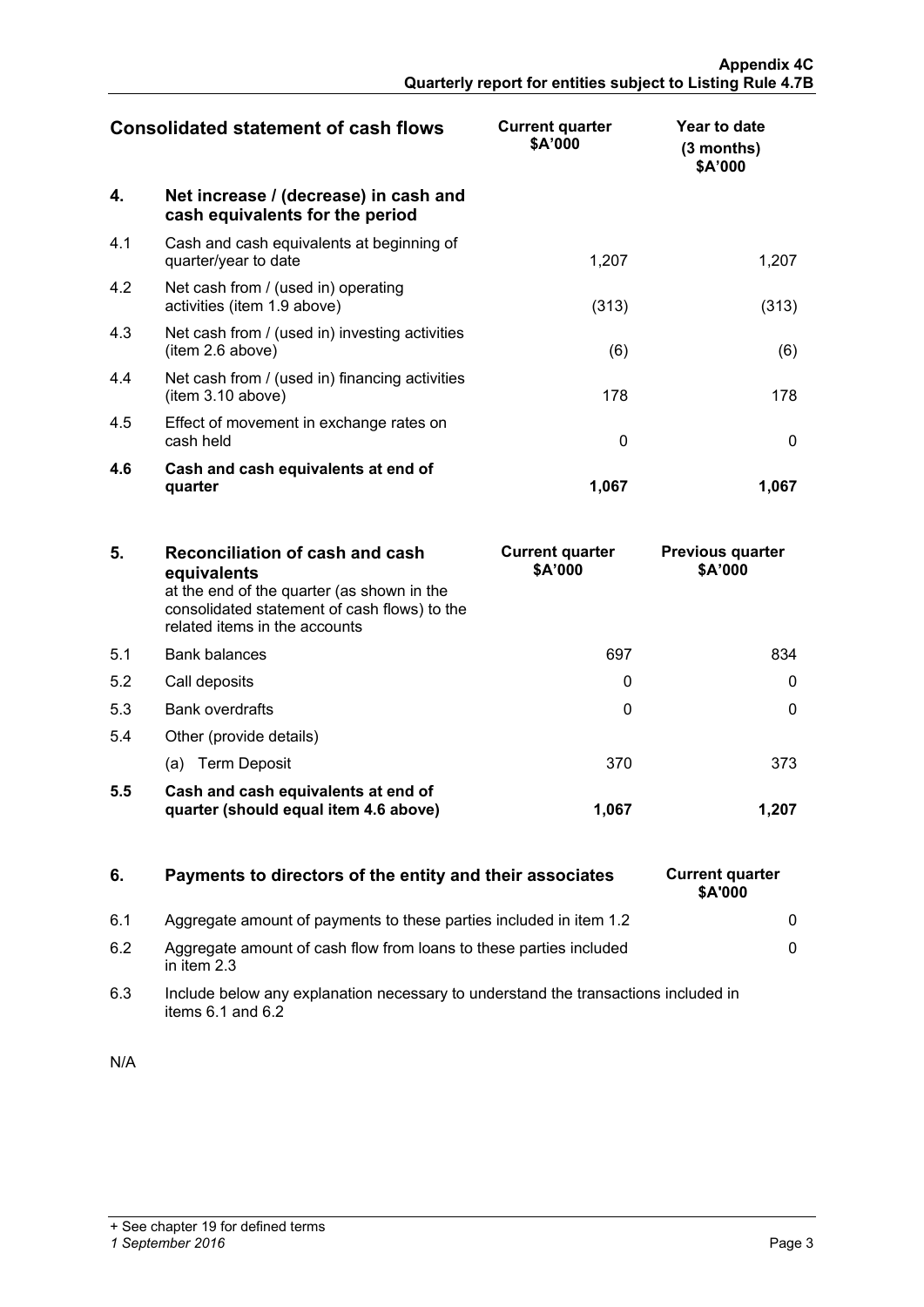# **7. Payments to related entities of the entity and their associates**

| <b>Current quarter</b><br>\$A'000 |  |
|-----------------------------------|--|
|                                   |  |
|                                   |  |

7.2 Aggregate amount of cash flow from loans to these parties included in item 2.3 0

7.1 Aggregate amount of payments to these parties included in item 1.2 0

7.3 Include below any explanation necessary to understand the transactions included in items  $7.1$  and  $7.2$ 

| N/A |  |  |
|-----|--|--|
|     |  |  |

- **8. Financing facilities available** *Add notes as necessary for an understanding of the position*
- 8.1 Loan facilities
- 8.2 Credit standby arrangements
- 8.3 Other (please specify)
	- (a) Invoice financing facility
	- (b) Equipment finance facility

| <b>Total facility amount</b><br>at quarter end<br>\$A'000 | Amount drawn at<br>quarter end<br>\$A'000 |
|-----------------------------------------------------------|-------------------------------------------|
| 2,000                                                     | 2.000                                     |
|                                                           |                                           |
|                                                           |                                           |
| 1,500                                                     | 481                                       |
|                                                           | 172                                       |

8.4 Include below a description of each facility above, including the lender, interest rate and whether it is secured or unsecured. If any additional facilities have been entered into or are proposed to be entered into after quarter end, include details of those facilities as well.

The Company has an Invoice finance facility and Equipment finance facility in place with Cashflow Finance. Cashflow Finance hold security over any invoices offered for finance and all other company property. Interest on the invoice finance facility during the current quarter was charged at 8.24%. Interest on the equipment finance facility during the current quarter was charged at rates between 9.5% and 11%.

As per the market announcement on 11 June 2019, the existing loan from Millennium Company Pty Ltd ATF The Rodwell (New Millennium) Trust, a company associated with Adcorp's major shareholder and Chairman, Ian Rodwell was increased to \$2,000,000. The loan bears interest at 12% per annum. On 30 August 2018 the loan was extended to 31 August 2020. On 11 October 2019, the facility limit was increased to \$2,600,000, all other terms remain the same.

| 9.  | <b>Estimated cash outflows for next quarter</b>               | <b>SA'000</b> |
|-----|---------------------------------------------------------------|---------------|
| 9.1 | Research and development                                      | $\cup$        |
| 9.2 | Cost of services provided                                     | (3.956)       |
| 9.3 | Advertising and marketing                                     | (93)          |
| 9.4 | Leased assets (including lease premises)                      | (271)         |
| 9.5 | Staff costs                                                   | (1,426)       |
| 9.6 | Administration, office, communications and corporate<br>costs | (410)         |
| 9.7 | Other (provide details if material)                           |               |
|     | (a) Payments for share buy-backs                              | (40)          |
| 9.8 | <b>Total estimated cash outflows</b>                          | (6.195)       |